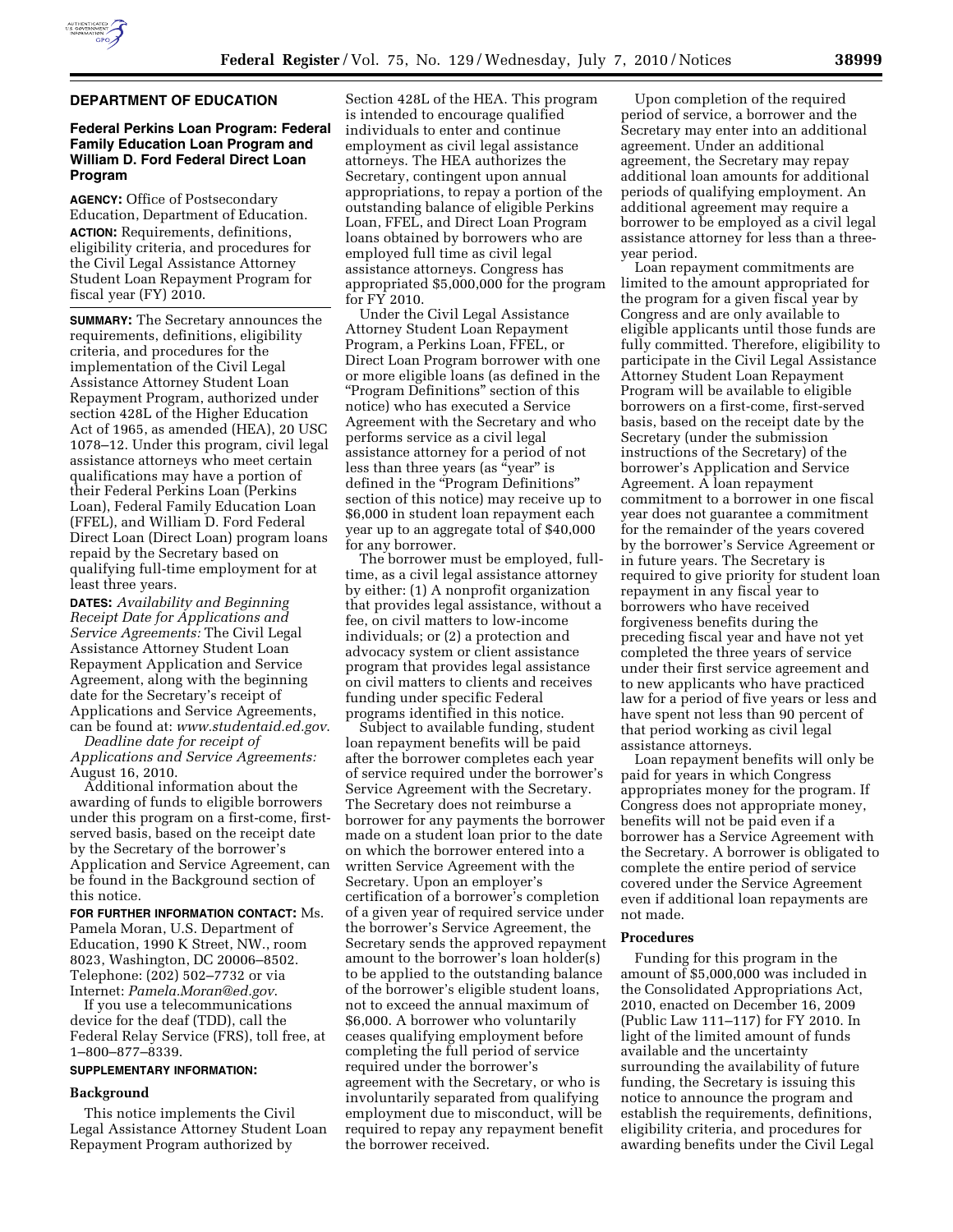Assistance Attorney Student Loan Repayment Program in accordance with section 437(d)(1) of the General Education Provisions Act, 20 U.S.C. 1232(d)(1). The eligibility criteria, requirements, definitions, and application and repayment procedures specified in this notice are based on section 428L of the HEA. If continued funding for the program is provided through annual appropriations, the Secretary intends to undertake formal rulemaking.

*Eligibility Criteria for Borrowers:* (A) To qualify for the Civil Legal Assistance Attorney Student Loan Repayment Program, a borrower must:

(1) Have an "eligible loan," as defined in the "Program Definitions" section of this notice;

(2) Not be in default on a loan for which the borrower seeks repayment;

(3) Be employed as a ''civil legal assistance attorney'', as defined in the ''Program Definitions'' section of this notice;

(4) Be continually licensed to practice law; and

(5) Execute a Service Agreement with the Secretary.

(B) A borrower may not receive benefits for the same service under both the Civil Legal Assistance Attorney Student Loan Repayment Program and the Loan Forgiveness for Service in Areas of National Need Program under section 428K of the HEA, 20 U.S.C 1078–11, or the Public Service Loan Forgiveness Program under section 455(m) of the HEA, 20 U.S.C 1087e(m).

### **Requirements**

*Terms of Service Agreement with the Secretary:* (A) To be eligible to receive and retain payment benefits under the Civil Legal Assistance Attorney Student Loan Repayment Program, the borrower must enter into a written Service Agreement with the Secretary that specifies that:

(1) The borrower is, at the time the Service Agreement is signed by the borrower, employed as a civil legal assistance attorney and will remain employed as a civil legal assistance attorney for a period of not less than three years after the Service Agreement is signed, unless the borrower is involuntarily separated from that employment.

(2) If the borrower fails to meet the continued employment condition, the borrower must repay the Secretary the amount of any benefits received by the borrower under the Service Agreement;

(3) If the borrower is involuntarily separated from qualifying employment as a result of misconduct or voluntarily separates from employment before the

end of the service period specified in the Service Agreement, the borrower must repay the Secretary the amount of any benefits received by the borrower under the Service Agreement;

(4) If a borrower who is required to repay an amount to the Secretary fails to do so, the amount will be collected by the Federal Government as a Federal debt using all the methods provided by law for recovery of amounts owed to the Federal Government;

(5) On a case-by-case basis, the Secretary may waive, in whole or in part, the right to recover an amount owed under this program if, in the Secretary's judgment, the recovery would be contrary to the public interest; and

(6) The Secretary makes student loan payments on behalf of the borrower for the period of the agreement, subject to the availability of annual appropriations.

(B) Upon completion of a required period of service, the Secretary may enter into an additional agreement with the borrower. An additional agreement may require the borrower to remain employed as a civil legal assistance attorney for a period of less than three years. The Secretary would make additional student loan payments on the borrower's behalf for this additional period of service.

#### **Repayment Amounts**

(A) A borrower employed as a civil legal assistance attorney who meets all of the criteria for student loan repayment under the borrower's Service Agreement with the Secretary may receive repayment of up to \$6,000 for each year of completed service under a service agreement, up to a total amount of \$40,000.

(B) The Secretary does not reimburse a borrower for any payment on a loan made by the borrower prior to the date the Secretary determines that the borrower has met each year's employment commitment under the borrower's Service Agreement.

(C) The Secretary pays the approved repayment amount to the borrower's loan holder(s) to be applied to the outstanding balance of the borrower's eligible loans, not to exceed the annual maximum of \$6,000.

### **Program Definitions**

*Year* means a consecutive 12-month period that begins on a date identified by the Secretary that is on or after the date of the signed written Service Agreement between the borrower and the Secretary.

*Civil legal assistance attorney* means an attorney who is a full-time employee of—

(A) A nonprofit organization that provides legal assistance, without a fee, with respect to civil matters to lowincome individuals; or

(B) A protection and advocacy system or client assistance program that provides legal assistance to clients with respect to civil matters and that receives funding under—

(1) Subtitle C of Title I of the Developmental Disabilities Assistance and Bill of Rights Act of 2000 (42 U.S.C. 15041 *et seq.*);

(2) Section 112 or 509 of the Rehabilitation Act of 1973 (29 U.S.C. 732, 794e);

(3) Part A of Title I of the Protection and Advocacy for Individuals with Mental Illness Act (42 U.S.C. 10801 *et seq.*);

(4) Section 5 of the Assistive Technology Act of 1998 (29 U.S.C. 3004);

(5) Section 1150 of the Social Security Act (42 U.S.C. 1320b–21);

(6) Section 1253 of the Public Health Service Act (42 U.S.C. 300d–53); or

(7) Section 291 of the Help America Vote Act of 2002 (42 U.S.C. 15461).

*Eligible Student Loan* is a loan made under the Perkins Loan, FFEL, or Direct Loan Program, excluding PLUS loans made under the FFEL and Direct Loan Programs to parents of dependent undergraduate students and Federal Consolidation Loans and Direct Consolidation Loans that repaid a parent PLUS loan.

*Employee* means an individual who, under Federal tax law, is considered an employee of the non-profit organization, protection and advocacy system, or client assistance program.

*Full-time employment* (A) Means working in qualifying employment in one or more jobs for the greater of—

(1) An annual average of at least 30 hours per week, or

(2) Unless the qualifying employment is with two or more employers, the number of hours the employer considers full-time.

(B) Vacation or leave time provided by the employer or leave taken for a condition that is a qualifying reason under the Family and Medical Leave Act of 1993, 29 U.S.C. 2612(a)(1) and (3), is not considered in determining the average hours worked on an annual basis.

*Non-profit organization* means an organization, under section 501(c)(3) of the Internal Revenue Code, that is exempt from taxation under section 501(a) of the Internal Revenue Code.

*Involuntary separation due to misconduct* means termination from